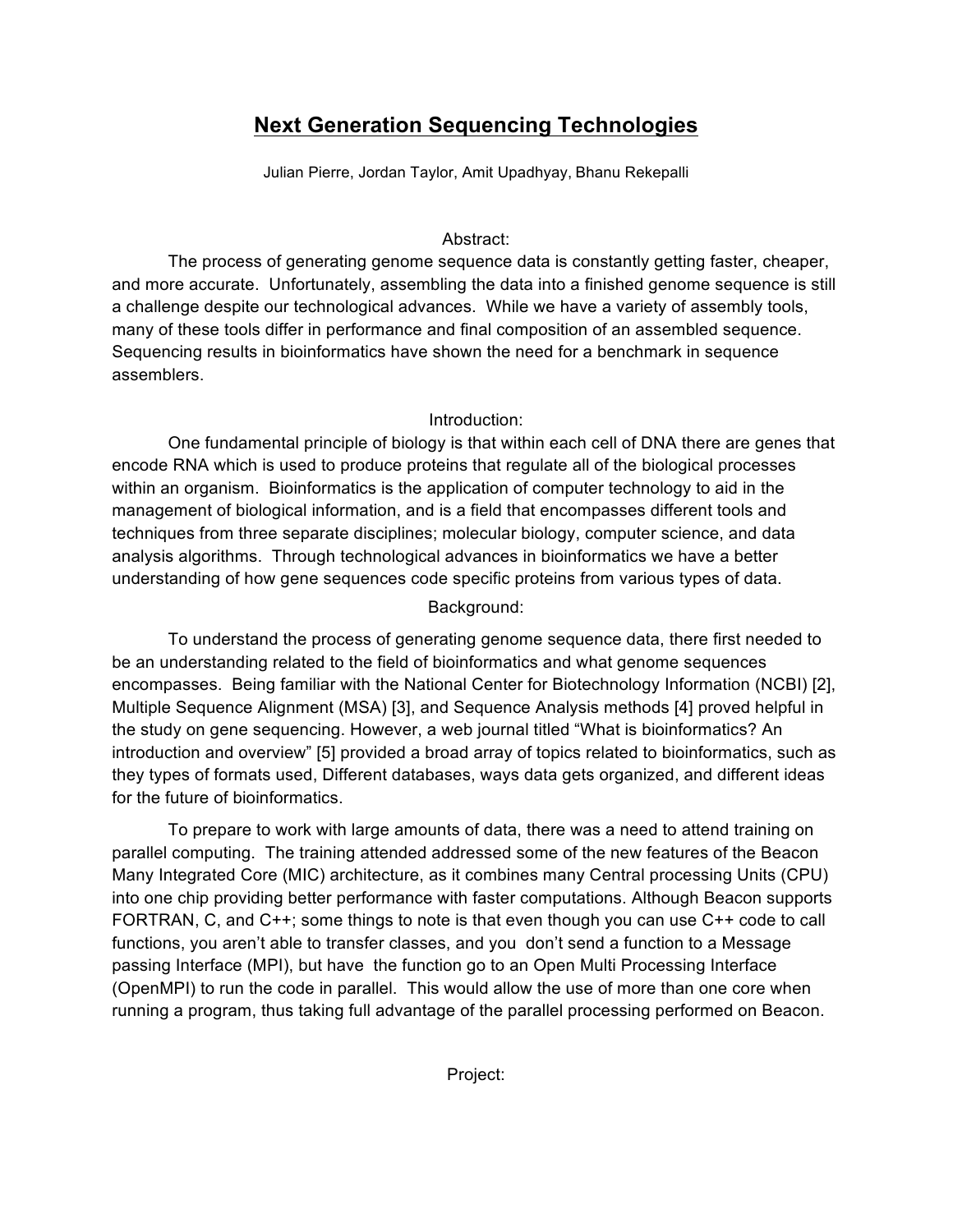The process of generating genome sequence data is constantly getting faster, cheaper, and more accurate thanks to the high throughput Next Generation Sequencing (NGS) machines. Sequence assembly is the merging and ordering of shorter fragments called "reads", sampled from the larger sequence. Sequence assemblers generally take a file of short sequence reads and a quality-value file as the input [6]. The quality value reflects the how accurate an alignment is of a particular sequence. Due to the high memory requirements of high-throughput short reads from NGS machines, sequence data is always initially formatted to a specific data structure to reduce the total amount of memory used. To understand NGS assemblers we first conducted an experiment on Short Sequence Alignment (SSA) Tools.

#### Aligners:

#### Methods:

 The aligners chosen for comparison were BLAST (Basic Local Alignment Search Tool) and MUMmer (Maximal Unique Matches or MUM). To get an understanding on how aligners worked, two FASTA [7] formatted files related to the same nucleotide were used. One file contained the database and the other the query sequence. Before these files can be used they needed to reformat the database to read nucleotide sequences using BLAST. BLAST achieves its speed is by using sequences in a binary format thus avoiding the overhead of parsing sequences stored in ASCII format. Once formatted the new output files to represent the database had the extension .nhr, .nin, and .nsq [8], which represented the header file, the index file, and the sequence file.

 Once the file was formatted we could run the BLAST program against the database in relation to the sequence file. This returned a tabular output file that contained Node surface area of DNA, the contig [9], and their respective lengths, mismatches, gaps, and other related fields. To begin comparisons, a Python script was written to read the data and to find out how many values were returned in this file. The programming language chosen was Python as it is more of a script base language than an actual programming language. This would make it easier for a non-programmer to understand or modify to achieve the same or different results. When the file was parsed, the results showed that the particular nucleotide sequence had 552,305 reads, and produced 160,749 contigs. To see how accurate the sequence was aligned, the script was modified the script to show that the reads returned a value of 198,259 hits [10], while the contigs returned 123,070 hits.

The process for MUMmer was similar as it used the same dataset used in the BLAST testing. However, instead of using ASCII format like BLAST, MUMmer uses a suffix-tree [11] architecture which makes it an important data structure for large-scale genome analysis. The use of suffix-trees provides a faster alignment time than BLAST while the memory usage is decreased. To read the MUMmer output file, the program was modified, which returned the results that were 121,829 contig that were hit compared to blast 123,070. As these values on their own don't signify anything, another test was initiated to compare how accurately they aligned their contig values. To accomplish this we had to compare the contig values based on its coverage. This was accomplished by first getting the lengths of each node related to a specific contig and get their lengths while taking only the difference between overlapping lengths.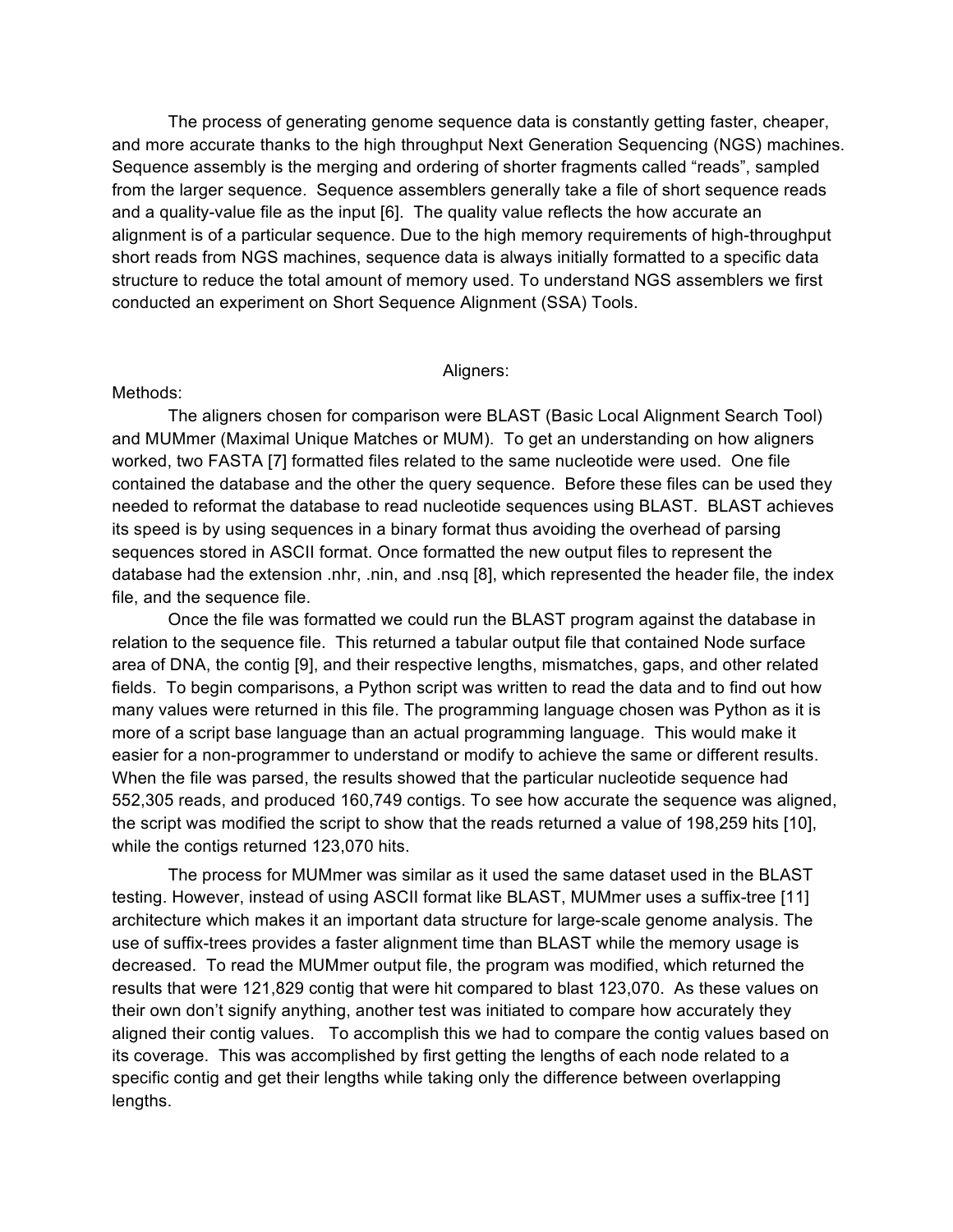#### Results:

The results in Fig. 1 shows the number of contigs based on that percent of coverage.



Shows frequency of contig coverage for both BLAST and MUMmer.

What this graphs shows is that the contig coverage using MUMmer is greater than that covered by BLAST on the higher percentages. As a result, even though MUMmer produced fewer contigs than BLAST, it is a more accurate Alignment tool than BLAST.

#### Assemblers:

Research:

For the past 29 years Sanger Sequencing [12] produced longer reads with a low error rate, but it was relatively more expensive to produce the reads. Sanger sequencing contigs, overlapping segments of DNA, were initially built using string graphs. However, due to the rapid rate of increase in competing technologies, there has been a change in the field has moved towards shorter reads at a much lower cost for a given volume of reads. Genome assemblers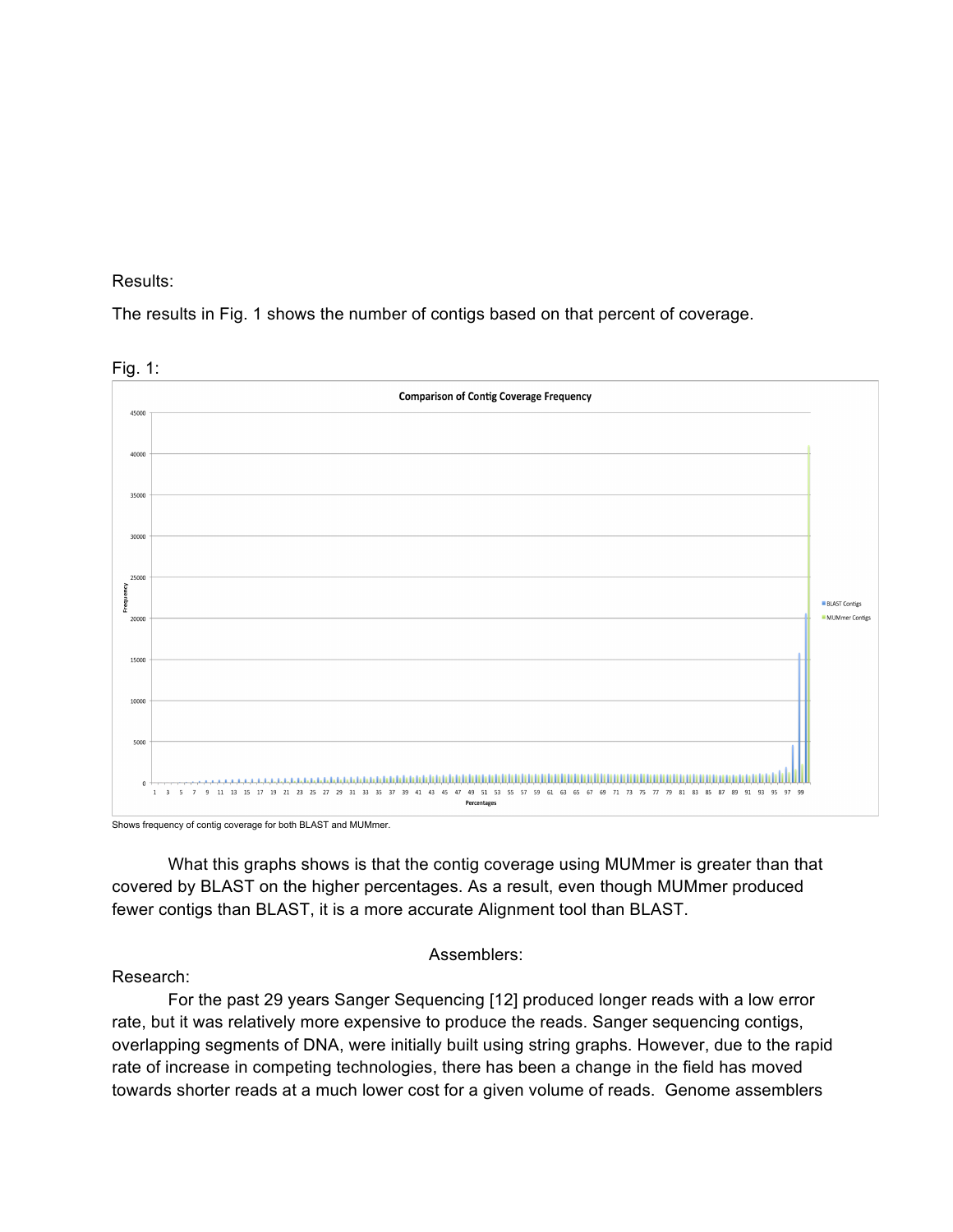generally take a file of short sequence reads and a file of quality-value as the input. Tools such as PHRED reflect the actual error rates in the aligned sequences in data providing a quality value [13]. The higher this quality value, the better the alignment. Because the quality-value file for the high throughput short reads is usually memory-intensive, first generation tools such as PHRAP (PHRagment Assembly Program), Celera, and ARCHNE, were used for numerous high quality assemblies. These tools used an overlap layout consensus approach (Zerbino and Birney 2008) and didn't follow the paradigm (Kunin *et al.* 2008) [14]. This was obscuring the intra-strain variation results found and assumes that deviations were errors than real genetic variations.

### Algorithm types:

Currently there are two main formats styles: string-based implemented with the Greedy extension algorithm, called "Greedy Algorithm" [15], which are mainly reported for the assembly of small genomes [16-18],and graph-based model formatting\which are designed at handling complex genomes [19-21]. The near-identity of sequences of the Greedy Algorithm is characterized by a small positive number instead of a large one. In other words an alignment is assessed by counting the number of its differences (i.e. the columns that do not align identical nucleotides). The distance between strings and is then defined as the minimum number of differences in any alignment of those strings. Greedy alignment algorithms work directly with a measurement which is the difference between two sequences, rather than their similarity.

While the graph-based approaches are generally superior in terms of assembly quality, the computer resources required for building and storing a large graph is very high. One primary area of concern is how to process repetitive fragments from complicated genome through the assembly of next-generation short reads. Due to the length of some sequences, Paired-end (PE) sequencing can compensate for the read lengths. PE sequencing reads both the forward and reverse template strands of each cluster during one Paired end read, and both reads contain long range positional information allowing for highly precise alignment of reads. One possible solution to this problem can be to use longer reads, but currently that isn't possible with our current technology [22].

Assemblers, such as SSAKE [23], SOAPdenovo [20], AbySS [21], and Velvet [24] exploit PE sequencing information to reduce gaps, an insertion or deletion within the input sequence alignment as missing data [25], from assembled contigs. For string-based assemblers the time and memory cost is proportionate to the dataset size. SSAKE, a string based assembler, runs in less time than other peer assemblers, but the RAM (or memory) usage increases dramatically as the dataset size increases. In comparison graph based Shortread Sequencing tools such as Velvet, SOAPdenovo, ALLPATHS [26], and ABySS implement assembly task with fairly little computational power, and are more suited for large datasets which use the De Bruijn graph method [27]. In this method a certain proportion of base errors are incorporated into contigs during construction of the graph with k-mers( DNA 'words' of length *k*) generated from the input, thus creating a series of overlapping reads and represents a candidate Hamiltonian cycle assembly reading each series of k-mers only once.

NGS Related Issues: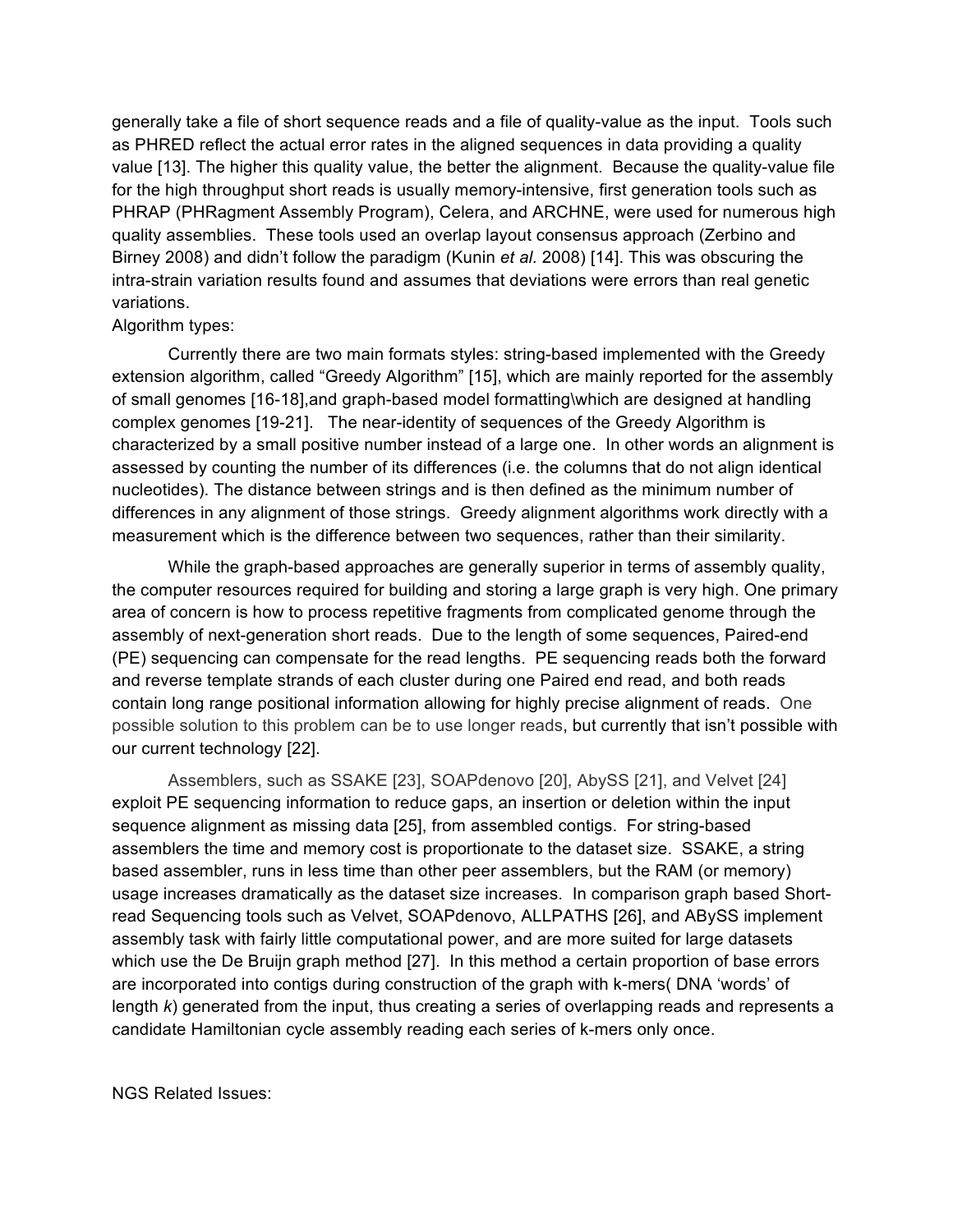Because adjacent reads usually overlap, data loss is a primary concern when using Short-read Sequencing tools. When the data is read by the assembler some base pairs are lost either by being discarded as mistakes or repeat sequences, or by being joined in the wrong place or orientation [28]. In fact it is now also recognized that short reads have made the assembly problem significantly harder due to the complexity involved in resolving long repeats. To solve this problem, the assembler tools used are based on the assumptions that if two reads share a sufficiently long subsequence then they belong to the same location in the genome.

Currently, there are more than 20 different assemblers, and these assemblers have been designed to mitigate the complexity of assembling Next Generation Sequence (NGS) reads. The issue with that many different assemblers is that there is no single computational method that is accepted as the best way to find similarities between genomes of different species. This raised the concern for a computational benchmark for assemblers. To achieve this benchmark, competitions such as the Assemblathon and Assemblathon 2 were conducted to compare methods of assembling full genomes from the short segments of genetic information produced by genetic sequencing technologies. Unfortunately the results from both these competitions showed that large differences exist between the assemblies, and that there are inconsistencies when using the same assembler (i.e. two groups could run the same program and get different results).

#### Conclusion:

In summary, MUMmer is a more accurate alignment tool than BLAST and there are numerous sequencing problems caused by the new sequencing methods of Next Generation Sequencing. These sequencing issues may be fixed by taking longer sequences instead of a large amount of short sequences. Due to the different parameters related to different assemblers, you should not depend on a single metric, and choose assemblers that excel in a specific area of interest.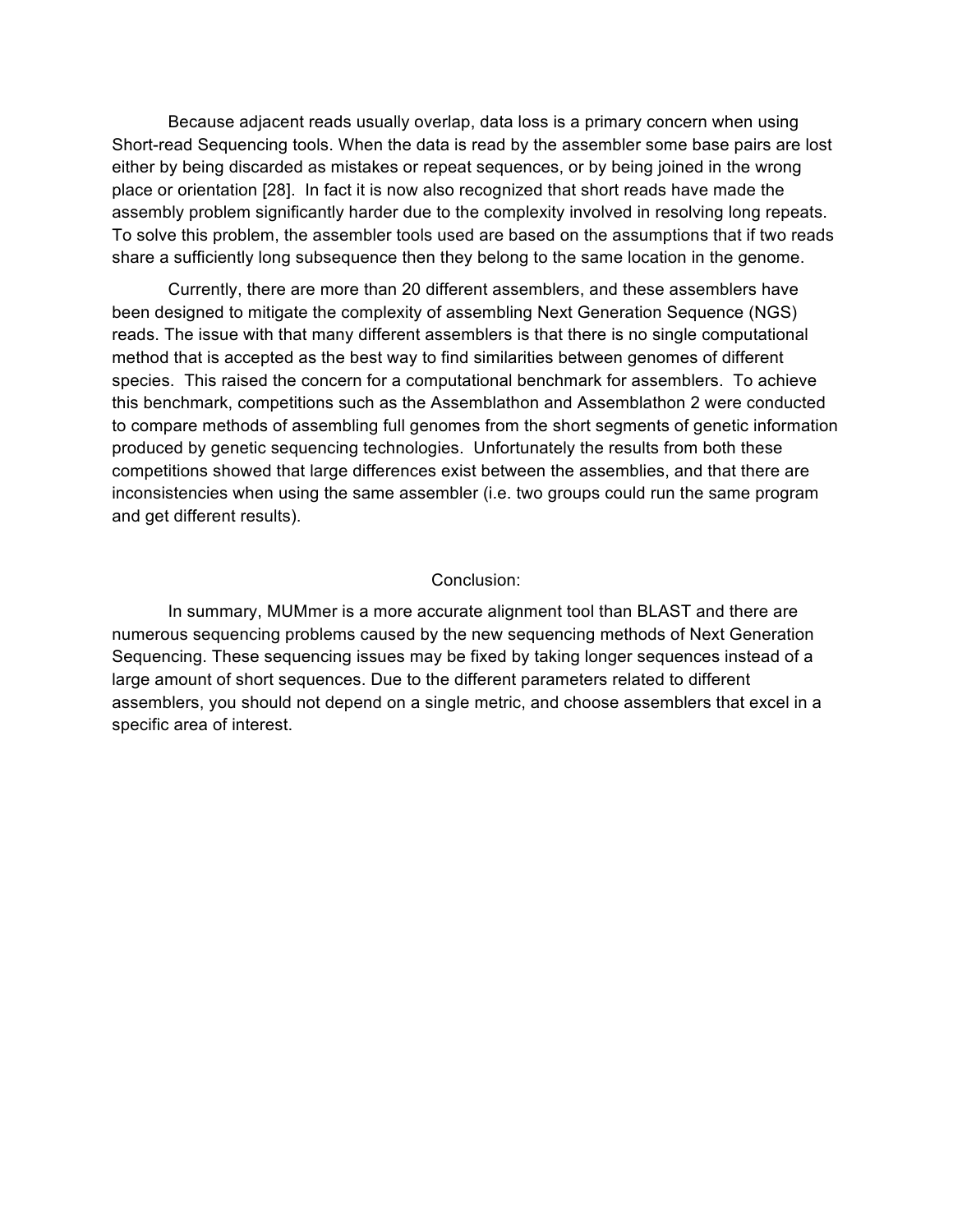#### References:

1. Bruce Alberts, Alexander Johnson, Julian Lewis, Martin Raff, Keith Roberts, and Peter Walter Molecular *Biology of the Cell*, 2007, ISBN 978-0-8153-4105-5

2. NCBI - develops new information technologies to aid in the understanding of fundamental molecular and genetic process that control health and disease

3. MSA -the Alignment of three of more biological sequences usually DNA, proteins, or RNA

peptide sequence - the order of which amino acids connect to peptide bonds

4. N.M.Luscombe, D. Greenbaum, and M. Gerstein(2001) Yearbook of Medical Informatics What is *bioinformatics An introduction and overview*

5. Sensen, C. W. "Sequenceing Terminology." *Essentials of Genomics and Bioinformatics*. Weinheim: Wiley-VCH, 2002. N. pag. Print

6. FASTA - is a text-based format for representing either nucleotide sequences or peptide sequences, in which nucleotides or amino acids are represented using single-letter codes zhanglab.ccmb.med.umich.edu/FASTA/

7. Farrar, Michael S. "NCBI BLAST Database Format." HHMI, Janelia Farm Research Campus, Mar.-Apr. 2010. Web.

8. Contig - is a set of overlapping DNA segments that together represent a region of DNA.

9. Staden, R (1980) A new computer method for the storage and manipulation of DNA gel reading data", Nucleic Acids Res. 8, 3673-3694

10. hits - has an area of coverage

11. Suffix-tree - is a data structure for representing all the substrings of a string, whether that string is a DNA sequence, a protein sequence, or plain text.

Kurtz, Stefan, Adam Phillippy, Arthur L. Delcher, and And Others. "Versatile and Open Software for Comparing Large Genomes." Genome Biology. N.p., 30 Jan. 2004. Web.